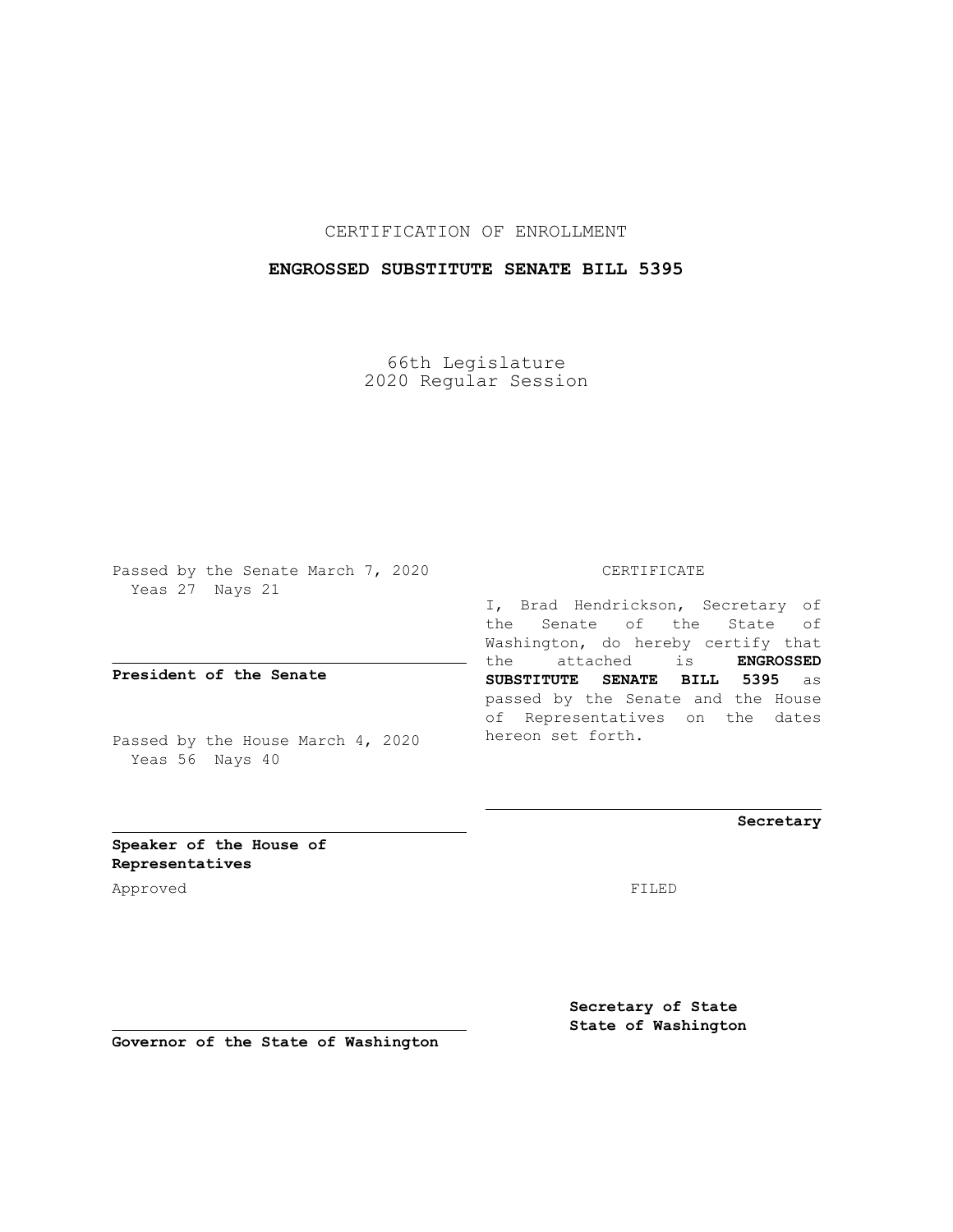## **ENGROSSED SUBSTITUTE SENATE BILL 5395**

AS AMENDED BY THE HOUSE

Passed Legislature - 2020 Regular Session

## **State of Washington 66th Legislature 2019 Regular Session**

**By** Senate Early Learning & K-12 Education (originally sponsored by Senators Wilson, C., Randall, Keiser, Saldaña, Takko, Mullet, Wellman, Das, Nguyen, Billig, Pedersen, Rolfes, Darneille, Dhingra, Hasegawa, Hunt, and Kuderer; by request of Superintendent of Public Instruction)

READ FIRST TIME 02/22/19.

 AN ACT Relating to requiring comprehensive sexual health education that is consistent with the Washington state health and physical education K-12 learning standards and that requires affirmative consent curriculum; and amending RCW 28A.300.475.

5 BE IT ENACTED BY THE LEGISLATURE OF THE STATE OF WASHINGTON:

6 **Sec. 1.** RCW 28A.300.475 and 2007 c 265 s 2 are each amended to 7 read as follows:

8 (1) ( $(\frac{By \text{ September } 1, 2008,}{9})$  (a)(i) In accordance with the 9 <u>requirements of this section,</u> every public school ((that offers)) 10 shall provide comprehensive sexual health education ((must assure 11  $\text{that}$ ) to each student by the 2022-23 school year. The curriculum, 12 instruction, and materials used to provide the comprehensive sexual 13 health education  $((\pm s))$  must be medically and scientifically 14 accurate, age-appropriate, ((appropriate for students regardless of 15 gender, race, disability status, or sexual orientation)) and 16 inclusive of all students, regardless of their protected class status 17 under chapter 49.60 RCM, and must include((s)) information about 18 abstinence and other methods of preventing unintended pregnancy and 19 sexually transmitted diseases. ((All sexual health information, 20 instruction, and materials must be medically and scientifically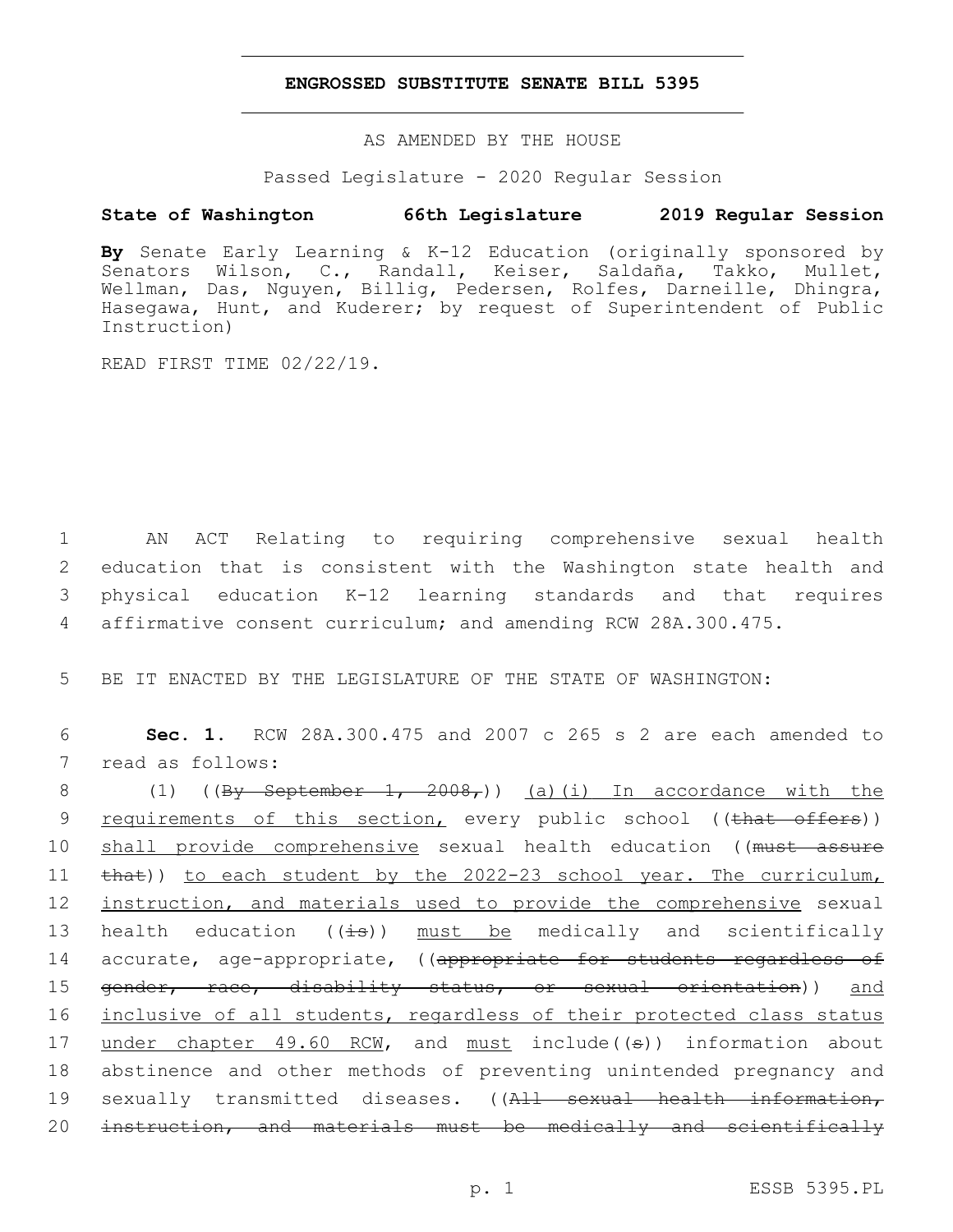accurate.)) Abstinence may not be taught to the exclusion of other materials and instruction on contraceptives and disease prevention.

 (ii)(A) Beginning in the 2020-21 school year, any public school that provides comprehensive sexual health education must ensure that 5 the curriculum, instruction, and materials include information about affirmative consent and bystander training.

 (B) The school district boards of directors of one or more public schools that are not providing comprehensive sexual health education in either the 2019-20 school year, the 2020-21 school year, or both, must prepare for incorporating information about affirmative consent 11 and bystander training into the comprehensive sexual health education 12 curriculum, instruction, and materials required by this section. In satisfying the requirements of this subsection (1)(a)(ii)(B), school district boards of directors must also, no later than the 2020-21 15 school year, consult with parents and quardians of students, local communities, and the Washington state school directors' association.

17 (b) A public school may choose to use separate, outside speakers or prepared curriculum to teach different content areas or units 19 within ((the)) its comprehensive sexual health education program ((as 20  $\pm$ ong as)) if all speakers, curriculum, and materials used are in 21 compliance with this section.

 (c) Comprehensive sexual health education must be consistent with the Washington state health and physical education K-12 learning standards and the January 2005 guidelines for sexual health information and disease prevention developed by the department of health and the office of the superintendent of public instruction.

27 (2) ((As used in chapter 265, Laws of 2007, "medically and scientifically accurate" means information that is verified or 29 supported by research in compliance with scientific methods, is 30 published in peer-review journals, where appropriate, and is recognized as accurate and objective by professional organizations and agencies with expertise in the field of sexual health including but not limited to the American college of obstetricians and gynecologists, the Washington state department of health, and the federal centers for disease control and prevention.)) (a) Beginning in the 2021-22 school year, comprehensive sexual health education must be provided to all public school students in grades six through twelve.

 (b) Beginning in the 2022-23 school year, comprehensive sexual health education must be provided to all public school students.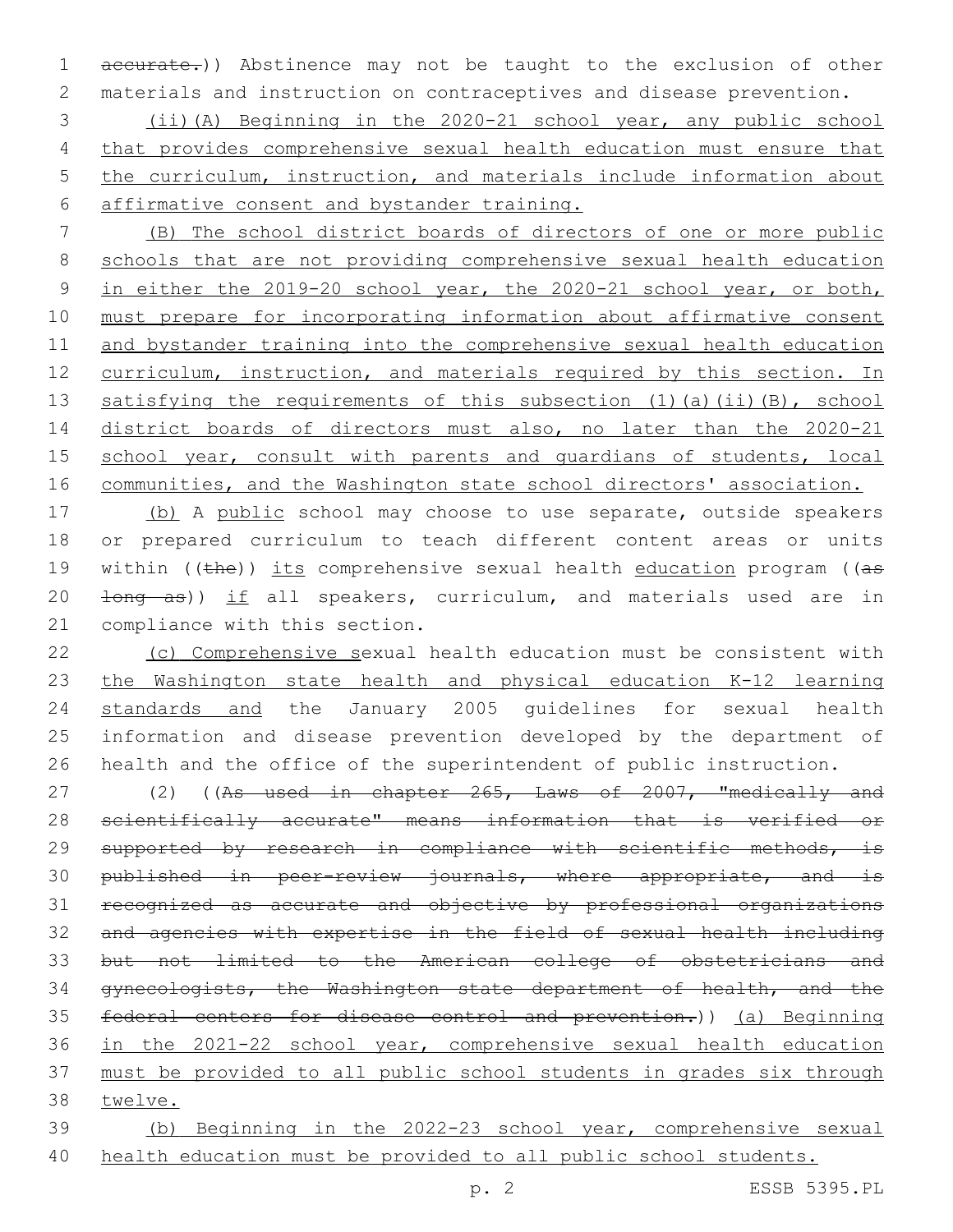1 (c) The provision of comprehensive sexual health education to 2 public school students as required by (a) and (b) of this subsection 3 (2) must be provided no less than:

4 (i) Once to students in kindergarten through grade three;

5 (ii) Once to students in grades four through five;

6 (iii) Twice to students in grades six through eight; and

7 (iv) Twice to students in grades nine through twelve.

8 (3) The office of the superintendent of public instruction and 9 the department of health shall make the Washington state health and 10 physical education K-12 learning standards and the January 2005 11 guidelines for sexual health information and disease prevention 12 available to public schools ((districts)), teachers, and quest 13 speakers on their web sites. Within available resources, the office 14 of the superintendent of public instruction and the department of 15 health shall also, and to the extent permitted by applicable federal 16 law, make any related information, model policies, curricula, or 17 other resources available ((as well)) on their web sites.

18 (4) The office of the superintendent of public instruction, in 19 consultation with the department of health, shall develop a list of 20 comprehensive sexual health education curricula that are consistent 21 with the 2005 guidelines for sexual health information and disease 22 prevention, the Washington state health and physical education K-12 23 learning standards, and this section. This list ((shall be intended  $24$  to)), which may serve as a resource for schools, teachers, or any 25 other organization or community group, ((and shall)) must be updated 26 ((no less frequently than)) at least annually, and must be made 27 available on the web sites of the office of the superintendent of 28 public instruction and the department of health.

 (5) Subject to the availability of amounts appropriated for this 30 specific purpose, the office of the superintendent of public instruction shall periodically review and revise, as necessary, training materials, which may be in an electronic format, for classroom teachers and principals to implement the applicable 34 requirements of this section. The initial review required by this subsection (5) must be completed by March 1, 2021.

36 (6)(a) Public schools ((that offer sexual health education)) are 37 encouraged to review their comprehensive sexual health education 38 curricula and choose a curriculum from the list developed under 39 subsection (4) of this section. Any public school ((that offers 40 sexual health education)) may identify, choose, or develop any other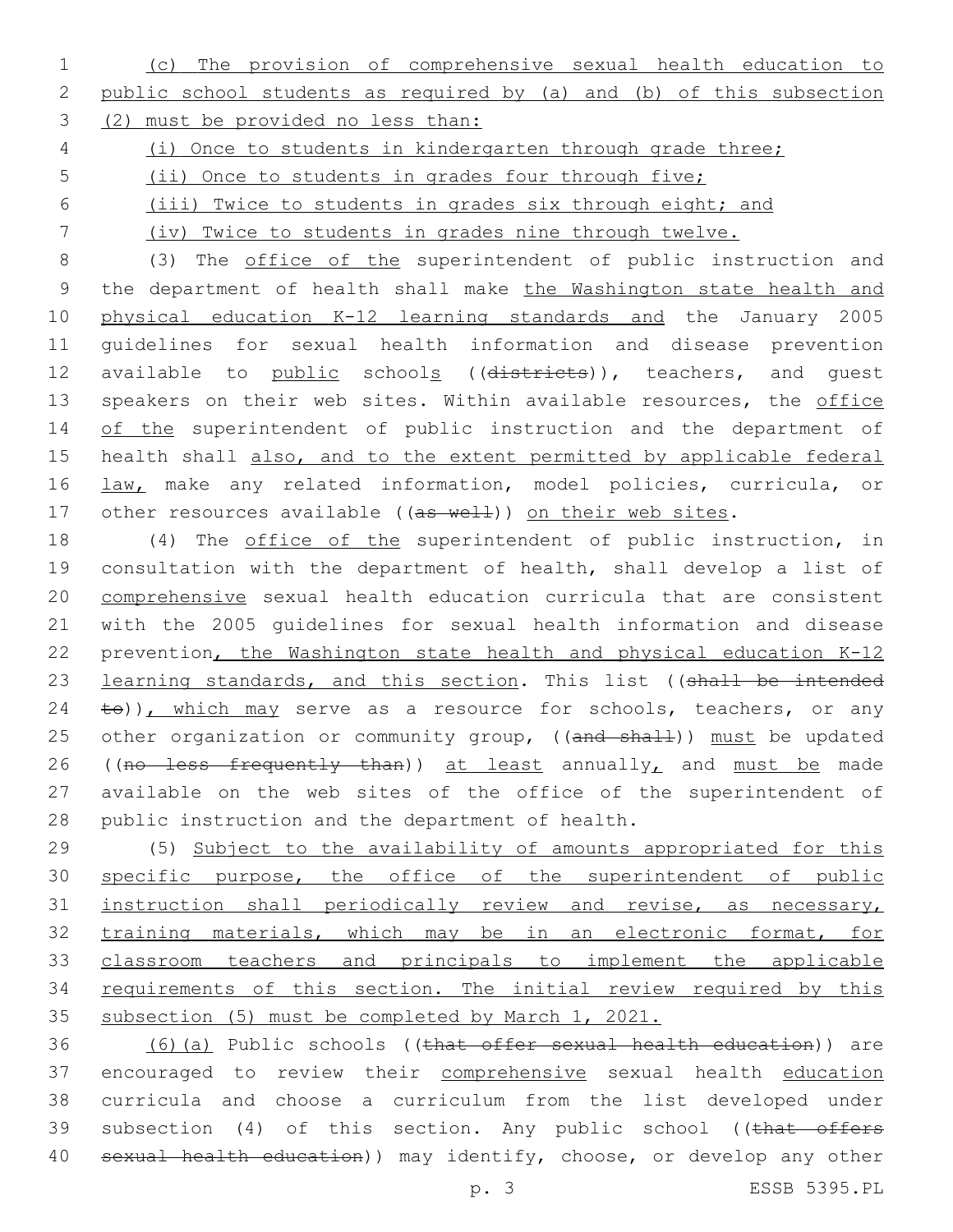1 curriculum( $(\tau)$ ) if ((the curriculum chosen or developed)) it complies 2 with the requirements of this section.

 (b) If a public school chooses a curriculum that is not from the list developed under subsection (4) of this section, the public school or applicable school district, in consultation with the office of the superintendent of public instruction, must conduct a review of the selected or developed curriculum to ensure compliance with the requirements of this section using a comprehensive sexual health education curriculum analysis tool of the office of the superintendent of public instruction.

 (c) The office of the superintendent of public instruction shall provide technical assistance to public schools and school districts 13 that is consistent with the curricula review, selection, and development provisions in (a) and (b) of this subsection (6).

 $((+6+))$  (7)(a) Any parent or legal guardian who wishes to have his or her child excused from any planned instruction in comprehensive sexual health education may do so upon filing a written request with the school district board of directors or its designee, or the principal of the school his or her child attends, or the 20 principal's designee. The person or entity to whom the request is directed must grant the written request to have the student excused from this instruction in accordance with this subsection. In 23 addition, any parent or legal guardian may review the comprehensive 24 sexual health education curriculum ((offered)) provided in his or her child's school by filing a written request with the school district board of directors, the principal of the school his or her child 27 attends, or the principal's designee.

28 ((+7) The office of the superintendent of public instruction 29 shall, through its Washington state school health profiles survey or other existing reporting mechanism, ask public)) (b) At the beginning of the 2021-22 school year, each school providing comprehensive sexual health education must notify parents and guardians, in writing or in accordance with the methods the school finds most effective in communicating with parents, that the school will be providing comprehensive sexual health education during the school year. The notice must include, or provide a means for electronic access to, all course materials, by grade, that will be used at the school during the instruction.

 (8)(a) Public schools ((to)) shall annually, by September 1st, identify to the office of the superintendent of public instruction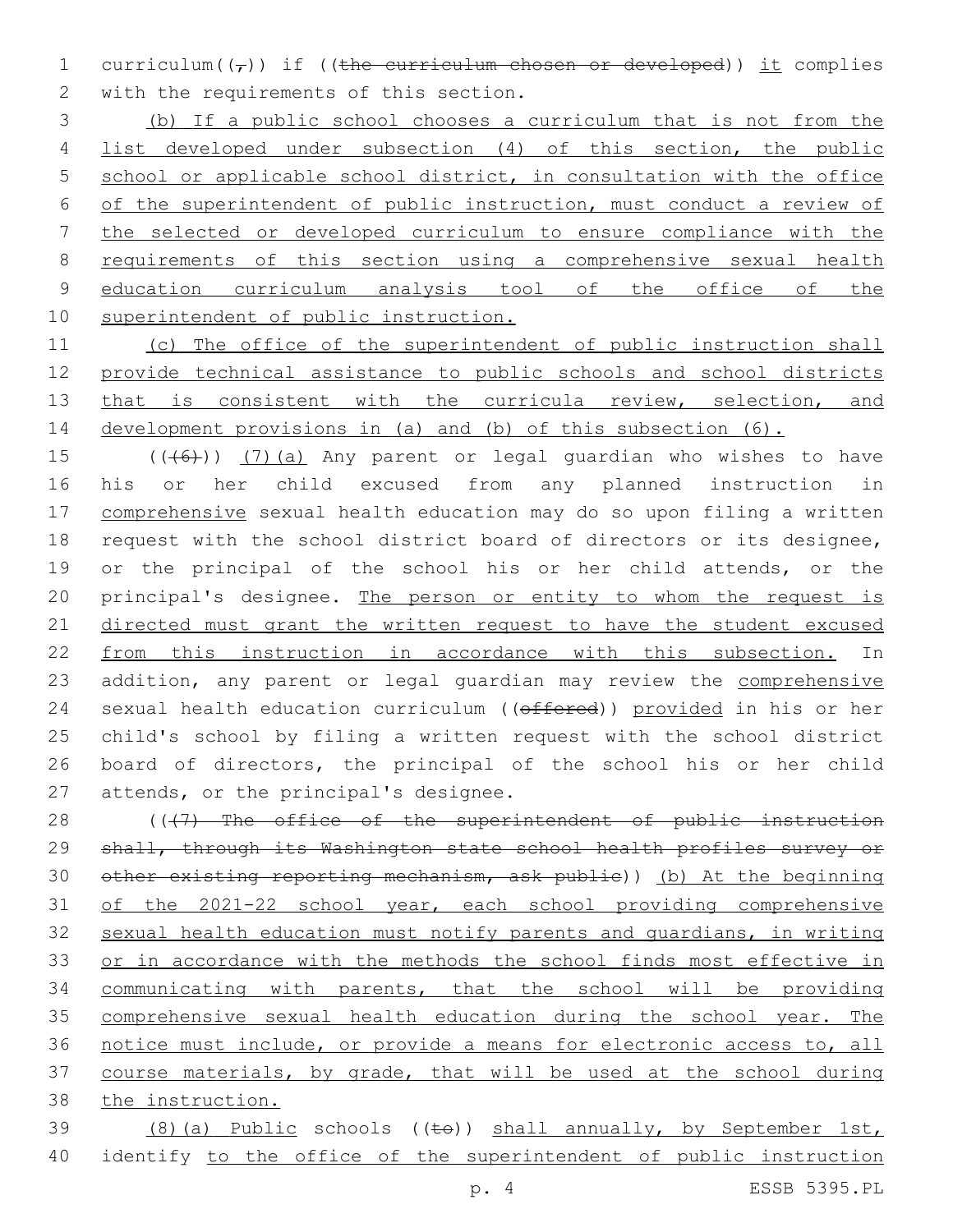| $\mathbf 1$    | any curricula used by the school to provide comprehensive sexual              |
|----------------|-------------------------------------------------------------------------------|
| 2              | health education ( $\sqrt{7}$ and shall report the results of this inquiry to |
| 3              | the legislature on a biennial basis, beginning with the 2008-09               |
| 4              | school year)) as required by this section. Materials provided by              |
| 5              | schools under this subsection (8) (a) must also describe how the              |
| 6              | provided classroom instruction aligns with the requirements of this           |
| 7              | section.                                                                      |
| 8              | (b) The office of the superintendent of public instruction shall              |
| $\overline{9}$ | summarize and, in accordance with RCW 43.01.036, report the results           |
| 10             | provided under (a) of this subsection (8) to the education committees         |
| 11             | of the house of representatives and the senate biennially, beginning          |
| 12             | after the 2022-23 school year.                                                |
| 13             | $((48)$ The requirement)) $(9)$ RCW 28A.600.480(2), which encourages          |
| 14             | school employees, students, and volunteers to report harassment,              |
| 15             | intimidation, or bullying ((under RCW 28A.600.480(2))), applies to            |
| 16             | this section.                                                                 |
| 17             | (10) Nothing in this section expresses legislative intent to                  |
| 18             | require that comprehensive sexual health education, or components of          |
| 19             | comprehensive sexual health education, be integrated into curriculum,         |
| 20             | materials, or instruction in unrelated subject matters or courses.            |
| 21             | (11) For the purposes of this section:                                        |
| 22             | (a) "Affirmative consent" means a conscious and voluntary                     |
| 23             | agreement to engage in sexual activity as a requirement before sexual         |
| 24             | activity;                                                                     |
| 25             | (b) "Comprehensive sexual health education" means recurring                   |
| 26             | instruction in human development and reproduction that is age-                |
| 27             | appropriate and inclusive of all students, regardless of their                |
| 28             | protected class status under chapter 49.60 RCW. All curriculum,               |
| 29             | instruction, and materials used in providing comprehensive sexual             |
| 30             | health education must be medically and scientifically accurate and            |
| 31             | must use language and strategies that recognize all members of                |
| 32             | protected classes under chapter 49.60 RCW. Comprehensive sexual               |
| 33             | health education for students in kindergarten through grade three             |
| 34             | must be instruction in social-emotional learning that is consistent           |
| 35             | with learning standards and benchmarks adopted by the office of the           |
| 36             | superintendent of public instruction under RCW 28A.300.478.                   |
| 37             | Comprehensive sexual health education for students in grades four             |
| 38             | through twelve must include information about:                                |
| 39             | (i) The physiological, psychological, and sociological                        |
| 40             | developmental processes experienced by an individual;                         |